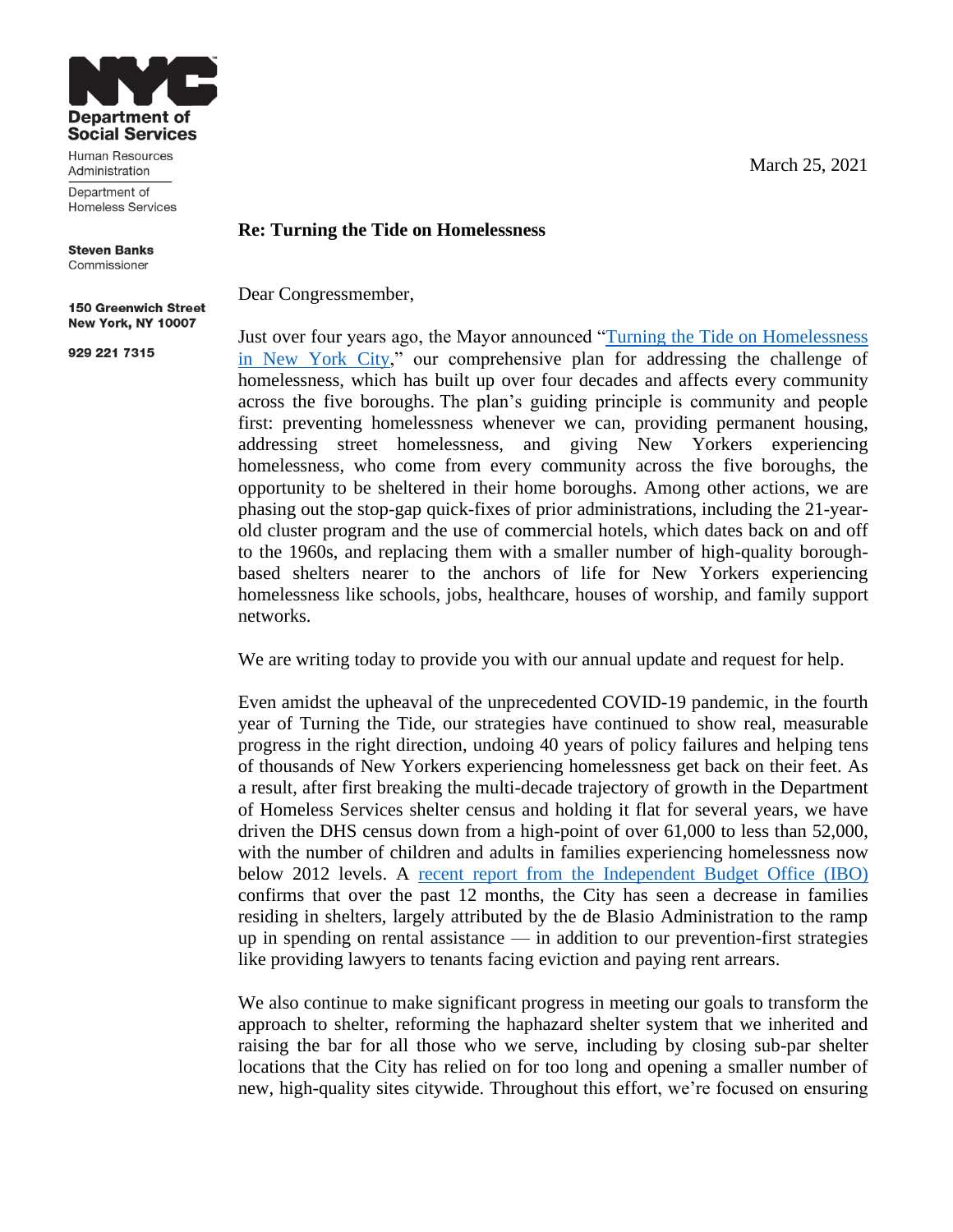shelters are equitably distributed so as to meet the need, which means ensuring there is sufficient shelter capacity within communities to offer New Yorkers who may fall on hard times and experience homelessness the chance to get back on their feet in those communities, closer to their support networks.

To that end, since 2017, we've closed more than 200 shelter locations that did not meet our standards and sited a smaller number of borough-based shelters across all five boroughs, thereby shrinking the ongoing DHS shelter footprint by just over 30 percent. As the Mayor has said, homelessness doesn't adhere to arbitrary geographic or political boundaries, so we know New Yorkers can and do experience homelessness in every community across the five boroughs. That's why we need every community to come together to address homelessness. Today, we're proud to report that *we have identified and sited shelters in every single Community District in New York City, except for one, and anticipate siting a shelter there in the coming weeks. As a result, we will meet our commitment to site shelters in every community across NYC.*

Just four years into the transformation of the City's approach to addressing homelessness that dates back to the 1980s, we know there is much more work to be done, but we're proud of how far we've come. For your information, here is a status report on progress on all four key pillars of our multi-year transformation plan, as we continue to redouble our efforts and build on what we have achieved for New Yorkers in need so far:

- 1. **Prevention:** Aggressively expanded free legal assistance for New Yorkers in danger of illegal eviction, increasing funding for legal services for tenants from roughly \$6 million to \$166 million in FY22, the final year of the phase-in of the City's first-in-the-nation right-to-counsel in eviction cases program. As a result, pre-pandemic, while evictions were up all across the country, evictions in New York City dropped by 41% and thousands of New Yorkers were able to stay in their homes from 2014 thru 2019. And amid the unprecedented COVID-19 pandemic, our right-to-counsel initiative has continued to be a vital tool for protecting New Yorkers during this crisis and helping them keep their homes. Since the outset of the pandemic, we have worked closely with our dedicated legal services provider partners on a range of immediate, comprehensive steps to ensure New Yorkers can access this vital resource, including: advocating for and securing state-wide protections from eviction; conducting proactive outreach to tenants to provide up-to-date information on available resources and changes to the legal landscape around evictions; launching an online tenant portal in partnership with other City agencies and standing up a dedicated hotline to connect tenants with the services they may need; and establishing protocols for ensuring unrepresented tenants on the cusp of eviction or facing other emergencies can access free legal representation, while also arranging for representation for thousands of tenants in pre-pandemic eviction cases.
- 2. **Rehousing:** Helped more than 160,000 children and adults remain in or secure permanent housing, through our Department of Social Services rehousing programs, with the vast majority moving out of shelter into housing. And additionally, since 2014, we have helped nearly 12,000 New Yorkers transition out of shelter to permanency via supportive housing placements.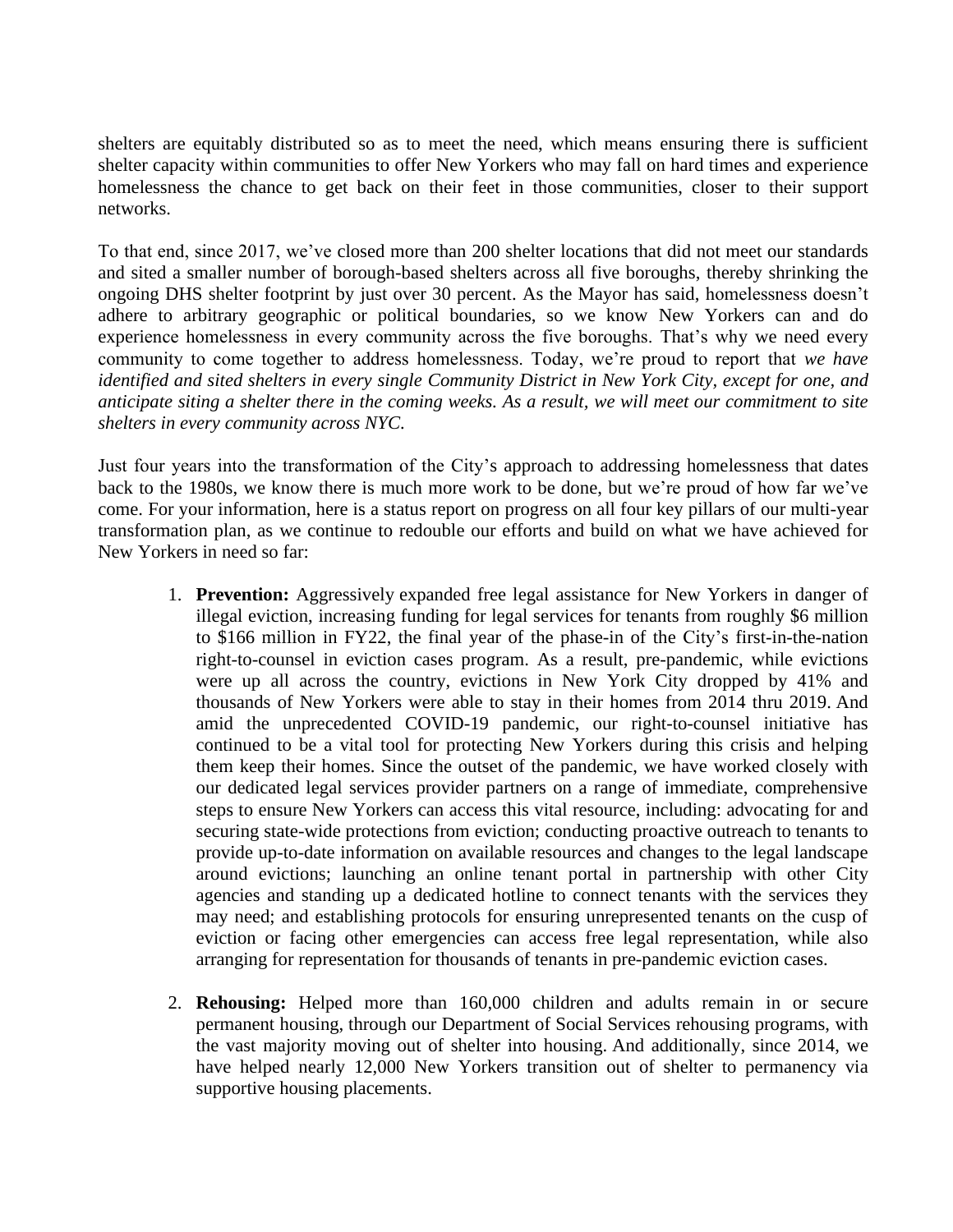- 3. **Transforming the approach to providing shelter that has built up over 40 years:** Under our Turning the Tide plan, we've closed more than 200 shelter sites that did not meet our standards (down from the 647 sites reported in the plan) and, as mentioned above, sited new high-quality, borough-based shelters, shrinking the DHS shelter footprint by more than 30% —well on our way towards our goal of shrinking the footprint by 45 percent overall. Specifically, since January 2016, when the City was using a high-point of approximately 3,650 cluster units and first announced our initiative to end the cluster site program, the Department of Homeless Services has reduced the citywide use of cluster apartments to shelter families by more than 75 percent using multiple strategies, including through outright closure, transition to alternative uses, and conversion to permanent affordable housing – and we're confident we will meet our goal of phasing out the remaining units this calendar year. And we've also been phasing out the use of commercial hotels as shelter for families with children. At the same time, as discussed above, we are on track to meet our goal of siting at least 90 high-quality, borough-based shelter across the five boroughs, offering New Yorkers in need the opportunity to get back on their feet nearer to the anchors of their lives, including siting these vital resources in every Community District in NYC.
- 4. **Addressing street homelessness:** Helped more than 4,000 New Yorkers off the streets who've remained off the streets and subways since the launch of HOME-STAT in 2016, the nation's most comprehensive street outreach program —while tripling to nearly 600 the number of dedicated outreach workers on the streets and subways 24/7 and more than quintupling the number of specialized beds dedicated to supporting individuals to come off the streets, from 600 in 2014 to more than 3,000 now, with more on the way. Last year alone, in the midst of the pandemic, we opened more than 1,200 such specialized beds, which enabled us to bring in more than 750 people from the subways who continue to remain inside.

As the shelter needs continue to evolve during and post-pandemic and we continue to phase out additional sub-par locations, we continue to welcome suggestions for potential shelter sites that we may need to meet the future demand consistent with our legal and moral obligations to serve New Yorkers who have a right to shelter from the elements. With homelessness impacting every single community in New York City, every neighborhood across New York City will continue to play a part in addressing this challenge.

To that end, in the four years since announcing the plan, we've said repeatedly—in public and private forums, in meetings, in conversations with communities and elected officials, and in the plan itself that in order to truly implement our plan to leave the band-aids of the past behind, we need to open the type of high-quality facilities that our neighbors experiencing homelessness deserve as we phase out shelter sites that do not meet our standards. Our doors remain open: we remain committed to open, ongoing engagement, and we encourage all communities to join us at the table in this process.

As outlined in our plan and as demonstrated in the past four years, we continue to seek high-quality proposals from not-for-profit social service providers to operate borough-based transitional housing